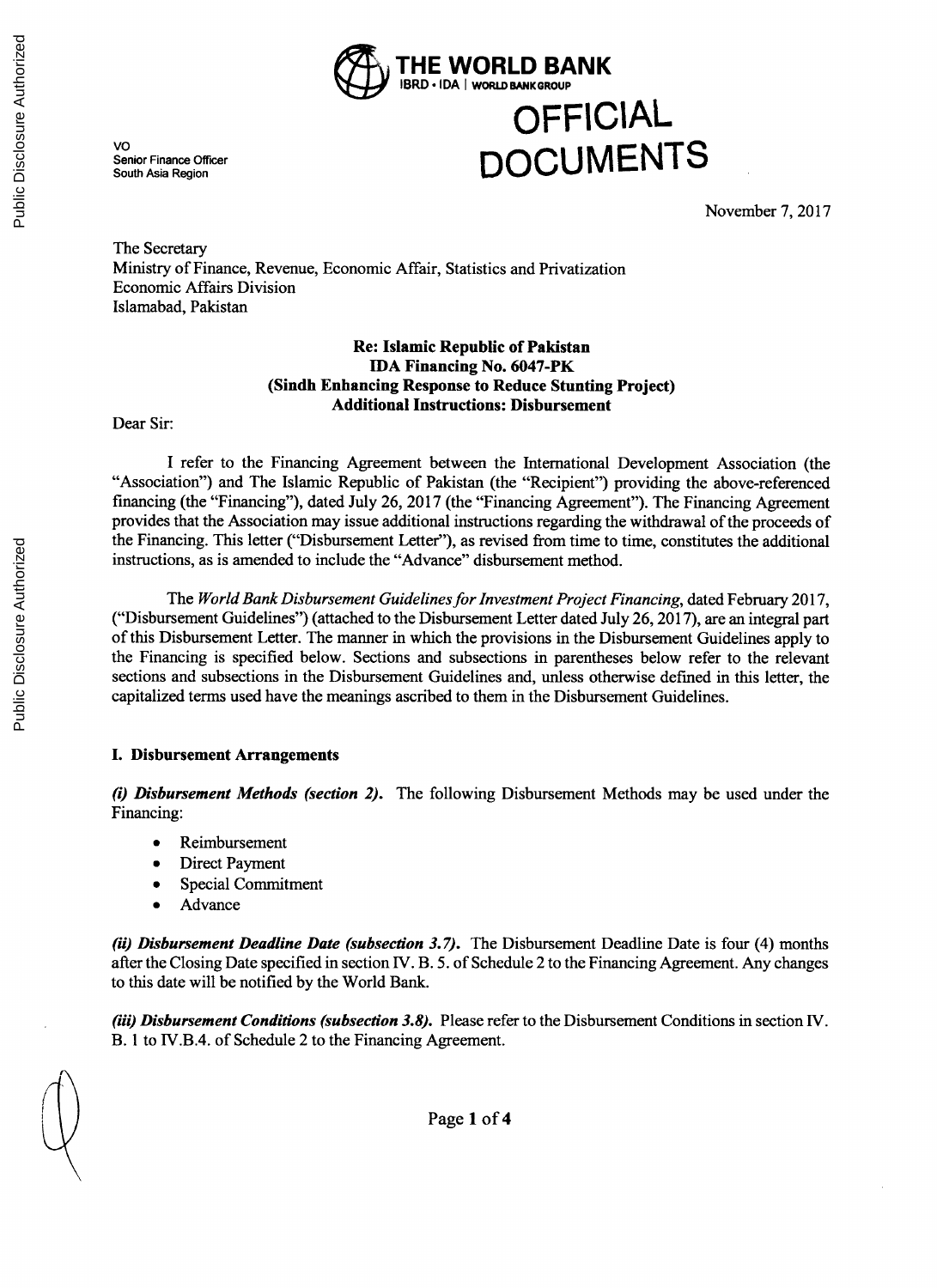

## **II. Withdrawal of Financing Proceeds**

*(i) Authorized Signatures (subsection 3.1).* An authorized signatory letter, in the Form attached to the Disbursement Letter date July **26, 2017,** should be furnished to the World Bank at the address indicated below providing the name(s) and specimen signature(s) of the official(s) authorized to sign Applications:

> The World Bank Office in Islamabad 20 **A,** Shahrah-e-Jamhuriat Ramna *5,* Sector **G-5/1** Islamabad, Pakistan

Attention: **Patchamuthu Illangovan** Country Director, Pakistan

*(ii) Applications (subsections 3.2* **-** *3.3).* Please provide completed and signed (a) applications for withdrawal, together with supporting documents, and **(b)** applications for special commitments, together with a copy of the commercial bank letter of credit, to the address indicated below:

> The World Bank Office in Islamabad 20 **A,** Shahrah-e-Jamhuriat Ramna *5,* Sector **G-5/1** Islamabad, Pakistan

Attention: **Anwar Ali Bhatti** Disbursement Management Unit

*(iii) Electronic Delivery (subsection 3.4)* The World Bank may permit the Recipient to electronically deliver to the World Bank Applications (with supporting documents) through the World Bank's Client Connection, web-based portal. The option to deliver Applications to the World Bank **by** electronic means may be effected if: (a) the Recipient has designated in writing, pursuant to the terms of subparagraph (i) of this Section, its officials who are authorized to sign and deliver Applications and to receive secure identification credentials **("SIDC")** from the World Bank for the purpose of delivering such Applications **by** electronic means; and **(b)** all such officials designated **by** the Recipient have registered as users of Client Connection. **If** the World Bank agrees, the World Bank will provide the Recipient with **SIDC** for the designated officials. Following which, the designated officials may deliver Applications electronically **by** completing Form **2380,** which is accessible through Client Connection (https://clientconnection.worldbank.org). The Recipient may continue to exercise the option of preparing and delivering Applications in paper form. The World Bank reserves the right and may, in its sole discretion, temporarily or permanently disallow the electronic delivery of Applications **by** the Recipient.

*(iv) Terms and Conditions of Use ofSIDC to Process Applications.* **By** designating officials to use **SIDC** and **by** choosing to deliver the Applications electronically, the Recipient confirms through the authorized signatory letter its agreement to: (a) abide **by** the *Terms and Conditions of Use of Secure Identification Credentials in connection with Use of Electronic Means to Process Applications and Supporting Documentation* ("Terms and Conditions of Use of Secure Identification Credentials") provided in Attachment **3;** and **(b)** to cause such official to abide **by** those terms and conditions.

*(v) Minimum Value of Applications (subsection 3.5).* The Minimum Value of Applications for reimbursement, direct payment and special commitment is Unite States Dollars **(USD) 300,000** equivalent.

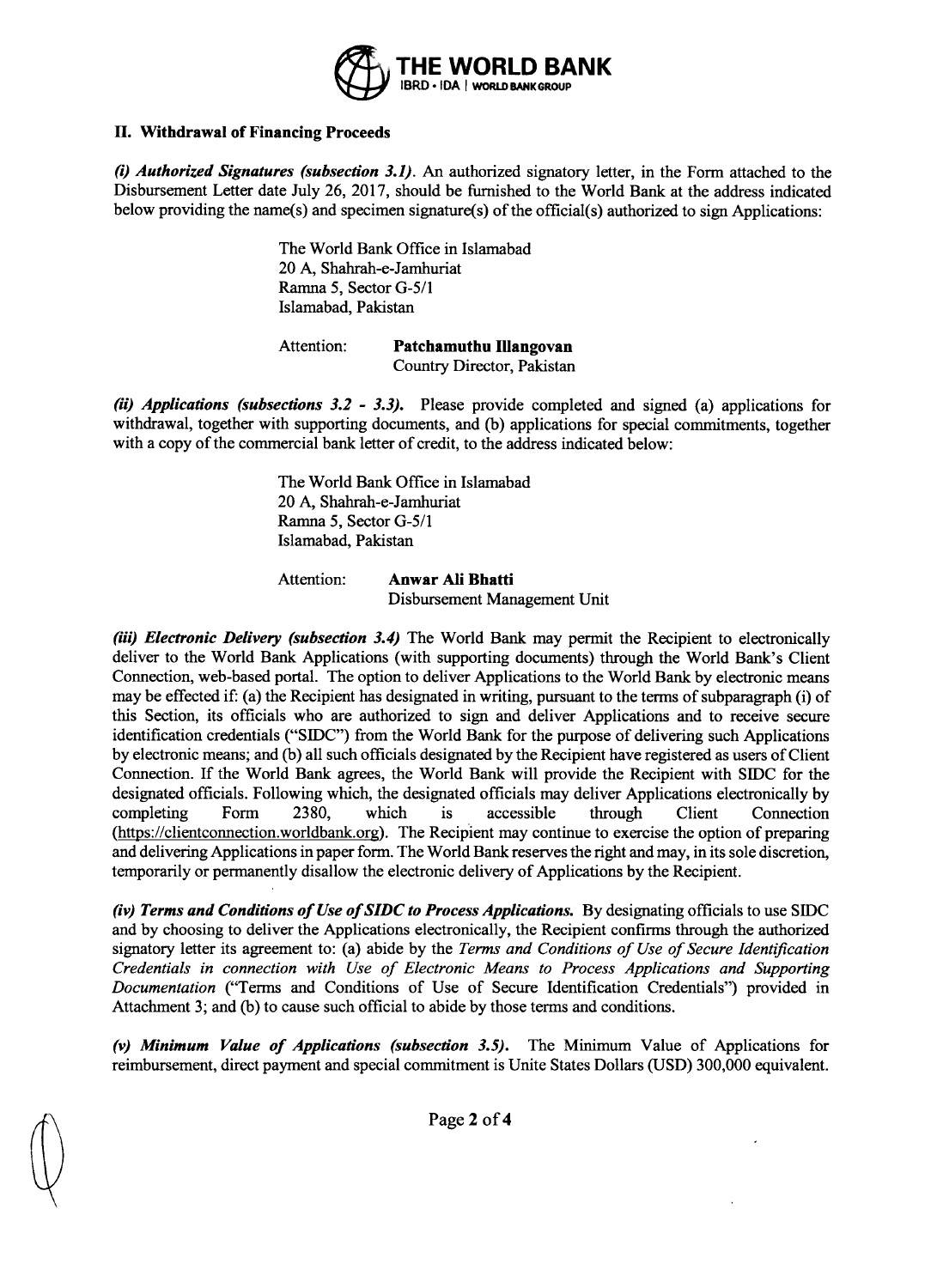

- *(vi) Advances (sections 5 and 6).*
	- *Type of Designated Account (subsection 5.3): Segregated.*
	- *\* Currency of Designated Account (subsection 5.4):* **USD.**
	- *Financial Institution at which the Designated Account Will Be Opened (subsection 5.5):* National Bank of Pakistan.
	- *\* Ceiling (subsection 6.1):* Forecast for 2 quarters as provided in the quarterly Interim Unaudited Financial Report.

# III. Reporting on Use of Credit Proceeds

*(i) Supporting Documentation (section 4).* Supporting documentation should be provided with each application for withdrawal as set out below:

- *\* For requests for Reimbursement for Eligible Expenditures Program for Category 1 under Part 1 of the Project (Disbursement Linked Indicators, as stated in section IVA.2 of Schedule 2 to the Financing Agreement)*
	- o Interim Financial Report (IFRs) in the form attached to the Disbursement Letter dated July **26, 2017,** including the sections (i) DLIs reconciliation Form, (ii) List of achieved and verified DLIs, (iii) Sources and Uses of Funds, (iv) Cash Forecast, and (v) bank Account Reconciliation.
- *\* For requests for Reimbursement and for reporting expenditures paid from the Designated Account for Category 2 under Part 2 of the Project:*
	- o Interim Financial Report (IFRs) in the form attached to the Disbursement Letter dated July **26, 2017,** including the section Cash Forecast, and
	- o Copy of bank account statement of the Designated Account should be attached to the Application for Withdrawal for replenishment of the Designated Account.
- *For requests for Direct Payment:* records evidencing eligible expenditures, e.g., copies of receipts, supplier invoices

# **IV.** Other Disbursement Arrangements

With regard to Disbursement Category **1** (Section IV.A.2 of Schedule 2 of the Financing Agreement), which is linked to DLIs, for financing eligible expenditures under said category:

**1.** Please refer to the **withdrawal Condition(s)** in the Financing Agreement. Section IV.B.